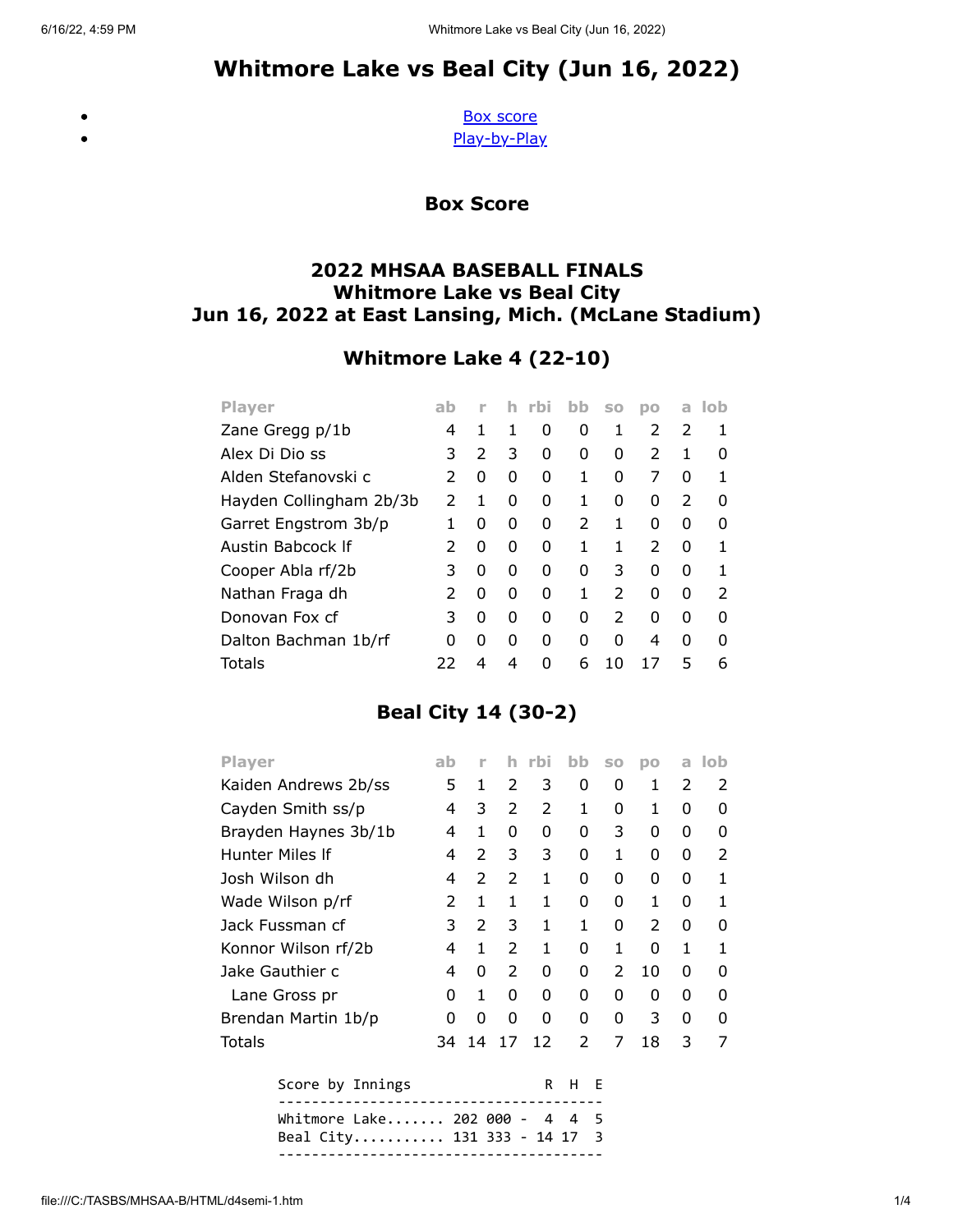6/16/22, 4:59 PM Whitmore Lake vs Beal City (Jun 16, 2022)

Note: 2 outs, 0 runners LOB when the game ended.

E - Gregg; Stefanovski; Collingham; Engstrom; Babcock; Andrews; Smith; Gauthier. DP - WL 1; BC 1. LOB - WL 6; BC 7. 2B - Di Dio 2; Andrews; Smith; Miles; Gauthier. 3B - Miles; Fussman. SH - W. Wilson. SF - W. Wilson. SB - Engstrom; Fraga; Smith 2; Miles; W. Wilson; Fussman.

| Whitmore Lake ip h r er bb so wp bk hbp ibb ab bf fo go np |  |  |  |  |  |  |  |  |
|------------------------------------------------------------|--|--|--|--|--|--|--|--|
| Zane Gregg L 4.0 11 8 6 2 7 3 0 0 0 23 27 2 3 98           |  |  |  |  |  |  |  |  |
| Garret Engstrom 1.2 6 6 3 0 0 1 0 0 0 11 11 2 2 31         |  |  |  |  |  |  |  |  |
|                                                            |  |  |  |  |  |  |  |  |
| Beal City ip h r er bb so wp bk hbp ibb ab bf fo go np     |  |  |  |  |  |  |  |  |
| Wade Wilson 2.1 3 4 3 6 2 2 1 0 0 9 15 2 2 71              |  |  |  |  |  |  |  |  |
| Cayden Smith W 2.2 1 0 0 0 6 0 0 0 0 10 10 1 1 34          |  |  |  |  |  |  |  |  |

Win - Smith. Loss - Gregg. Save - None. WP - Gregg 3; Engstrom; W. Wilson 2. BK - W. Wilson. Pitches/strikes: Gregg 98/67; Engstrom 31/16; W. Wilson 71/33; Smith 34/27; Martin 17/8.

Umpires - HP: Chris Calkins 1B: Jeff Carpenter 2B: Steve Nuyen 3B: Rex Start: 2:45 pm Time: 2:07 Attendance: Weather: Sunny, 88 F,Wind WSW 16 mph Game notes: MHSAA 10-run rule in effect.

<span id="page-1-0"></span>Gregg faced 1 batter in the 5th.

#### Play-by-Play

#### 2022 MHSAA BASEBALL FINALS Whitmore Lake vs Beal City Jun 16, 2022 at East Lansing, Mich. (McLane Stadium)

Whitmore Lake starters: 15/p Gregg; 9/ss Di Dio; 13/c Stefanovski; 20/2b Collingham; 6/3b Engstrom; 5/lf Babcock; 4/rf Abla; 8/dh Fraga; 10/cf Fox; 17/1b Bachman;

Beal City starters: 7/2b Andrews; 11/ss Smith; 16/3b Haynes; 27/lf Miles; 25/dh J. Wilson; 20/p W. Wilson; 24/cf Fussman; 22/rf K. Wilson; 14/c Gauthier; 18/1b Martin;

Whitmore Lake 1st - Gregg singled to right center (0-0). Di Dio doubled to right field (1-0 B); Gregg advanced to third. Stefanovski walked (3-1 BBBKB). Collingham grounded into double play 2b to 1b (3-2 BKBFB); Stefanovski out on the play; Di Dio advanced to third; Gregg scored. Di Dio scored on a wild pitch. Engstrom walked (3-2 BBKBSB). Engstrom stole second. Babcock grounded out to 2b (2-2 KBBK). 2 runs, 2 hits, 0 errors, 1 LOB.

**Beal City 1st -** Andrews grounded out to p (0-1 F). Smith reached on a fielding error by 3b (1-2 BKKF). Haynes struck out swinging (3-2 BBBKFS); Smith stole second. Miles doubled to left field, RBI (0-1 S); Smith scored, unearned. J. Wilson grounded out to 2b (0-1 K). 1 run, 1 hit, 1 error, 1 LOB.

Whitmore Lake 2nd - Abla struck out swinging (2-2 KBBKS). Fraga walked (3-2 BSSBFFBB). Fox flied out to cf (1-1 BK). Fraga stole second. Gregg struck out looking (3-2 BKBKBFK).  $\boldsymbol{0}$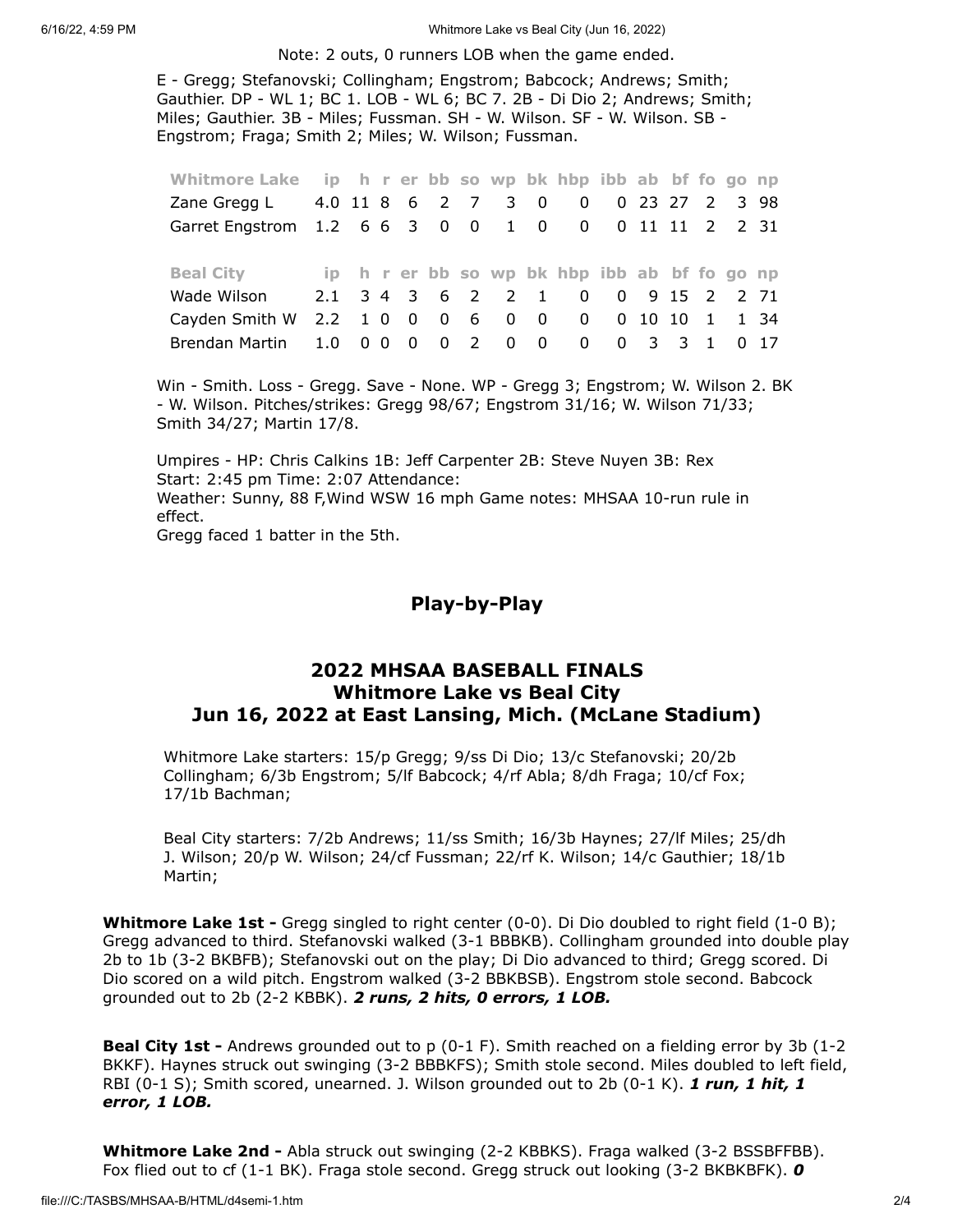#### runs, 0 hits, 0 errors, 1 LOB.

**Beal City 2nd -** W. Wilson singled to right field (3-1 BFBB). Fussman singled through the left side (3-2 BBBKF); W. Wilson advanced to second. Fussman stole second; W. Wilson stole third, scored on a throwing error by c. K. Wilson singled to pitcher, bunt (0-1 K); Fussman advanced to third. Gauthier struck out swinging (0-2 FKS). Andrews singled to pitcher, bunt, RBI (0-1 F); K. Wilson advanced to second, advanced to third on a throwing error by p; Fussman scored. Smith singled to first base, bunt, RBI (0-1 K); Andrews advanced to second; K. Wilson scored. Haynes struck out swinging (3-2 BSBSBFS). Miles struck out swinging (0-2 FSS). 3 runs, 5 hits, 2 errors, 2 LOB.

Whitmore Lake 3rd - Di Dio doubled to left field (0-0). Di Dio advanced to third on a wild pitch. Stefanovski lined out to ss (2-2 KBBS); Di Dio scored on a throwing error by ss. Collingham walked (3-1 BFBBB). Engstrom walked (3-2 BBKBKFB); Collingham advanced to second. Engstrom advanced to second; Collingham advanced to third on a balk. Babcock walked (3-1 BFBBB). Andrews to ss. Smith to p. W. Wilson to rf. K. Wilson to 2b. Collingham scored on a throwing error by c, unearned. Abla struck out swinging (1-2 BKKK). Fraga struck out looking (0- 2 KFK). 2 runs, 1 hit, 2 errors, 2 LOB.

Beal City 3rd - J. Wilson reached on a fielding error by 2b (1-1 KB). W. Wilson grounded out to p, SAC (0-0); J. Wilson advanced to second. J. Wilson advanced to third on a wild pitch. Fussman walked (3-0 BBBB). K. Wilson singled to pitcher, bunt, advanced to second, RBI (0-1 S); Fussman advanced to third; J. Wilson scored, unearned. Gauthier struck out looking (0-2 KSK). Andrews popped up to ss  $(0-0)$ . 1 run, 1 hit, 1 error, 2 LOB.

Whitmore Lake 4th - Fox struck out looking (0-2 SSK). Gregg flied out to cf (1-1 BF). Di Dio singled up the middle  $(0-0)$ . Stefanovski grounded out to 2b  $(1-1)$  BS). **O runs, 1 hit, 0 errors, 1** LOB.

Beal City 4th - Smith walked (3-2 BBKFBB). Smith stole second. Haynes struck out swinging (2- 2 KFBBFFFFS). Smith advanced to third on a wild pitch. Miles tripled to center field, RBI (1-0 B); Smith scored. J. Wilson singled to shortstop (2-1 BBF). W. Wilson flied out to lf to left center, SF, RBI (0-1 K); J. Wilson advanced to second; Miles scored. J. Wilson advanced to third on a wild pitch. Fussman tripled to right center, RBI (1-2 KSB); J. Wilson scored. K. Wilson struck out looking (2-2 BSKBK). 3 runs, 3 hits, 0 errors, 1 LOB.

Whitmore Lake 5th - Collingham reached on a fielding error by ss (1-1 BS). Engstrom struck out swinging (0-2 SKS). Babcock struck out swinging (0-2 SKS). Abla struck out looking (3-2 SBSBFFBK). 0 runs, 0 hits, 1 error, 1 LOB.

**Beal City 5th -** Gauthier singled to left field (1-2 FFFB). Gregg to 1b. Collingham to 3b. Engstrom to p. Abla to 2b. Bachman to rf. Gross pinch ran for Gauthier. Andrews grounded into double play ss to 1b (2-0 BB); Gross out on the play. Smith doubled to left center (0-0). Haynes reached on a dropped fly by lf, advanced to second (3-1 FBBB); Smith scored, unearned. Miles singled to left field, RBI (2-1 BFB); Haynes scored, unearned. Miles stole second. J. Wilson singled to right center, RBI (2-1 SBB); Miles scored, unearned. W. Wilson flied out to rf to right center  $(0-1 K)$ . 3 runs, 4 hits, 1 error, 1 LOB.

Whitmore Lake 6th - Andrews to 3b. Smith to ss. Haynes to 1b. Gauthier to c for Gross. Martin to p. Fraga struck out looking (3-2 BKBKBK). Fox struck out looking (3-2 BKFBBK). Gregg flied out to rf (3-1 BBFB). O runs, O hits, O errors, O LOB.

Beal City 6th - Fussman singled to shortstop (0-0). K. Wilson lined out to If (2-1 KBB). Gauthier doubled down the rf line (1-0 B); Fussman advanced to third. Gross pinch ran for Gauthier. Andrews doubled to left center, 2 RBI (0-0); Gross scored; Fussman scored. Andrews advanced